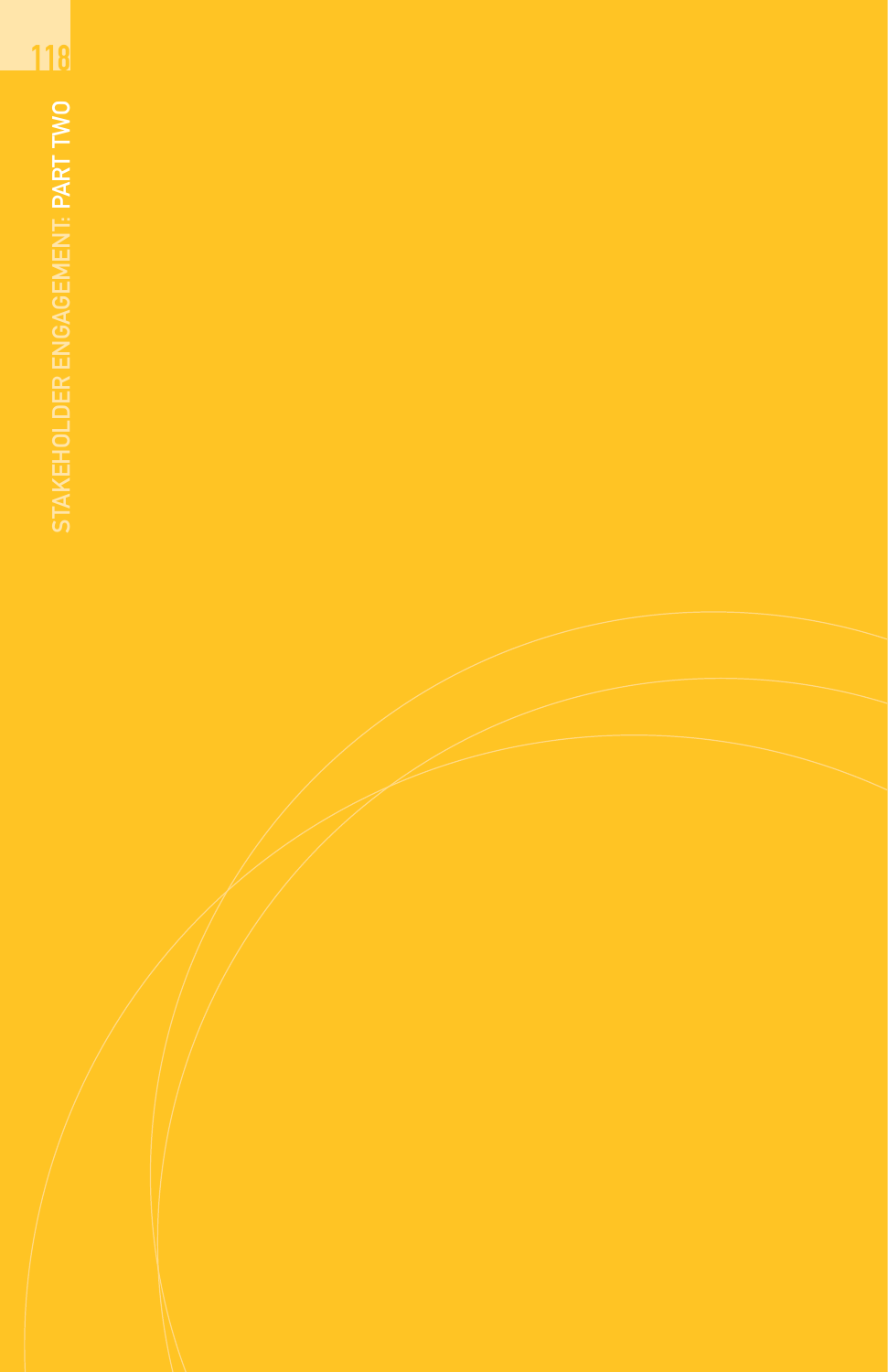

# Feasibility Studies and Project Planning

# GOOD PRACTICE POINTERS

- Systematically identify project stakeholders and their interests.
- Review regulatory and financing requirements for stakeholder engagement on projects.
- Involve stakeholders in the "scoping" phase of ESIA studies.
- Seek input from stakeholders on how they wish to be consulted.
- Prepare a stakeholder engagement plan commensurate with project impacts.
- Provide information ahead of consultations on environmental and social impacts.
- Employ good practice in meeting or exceeding ESIA requirements on consultation.
- Use consultation to enhance mitigation and agree compensation and benefits.
- Maintain involvement with government-led consultation.
- Gauge the level of stakeholder support for your project.
- Keep partnerships short-term prior to the investment decision.
- Facilitate access to community liaison staff.
- Revisit prior consultation if it may become a source of grievance.
- Report changes in the evolving project design to stakeholders on a regular basis.
- Document the process and results of consultation.
- Accompany your ESIA consultants and stay involved in the process.
- Integrate stakeholder information across the project planning functions.

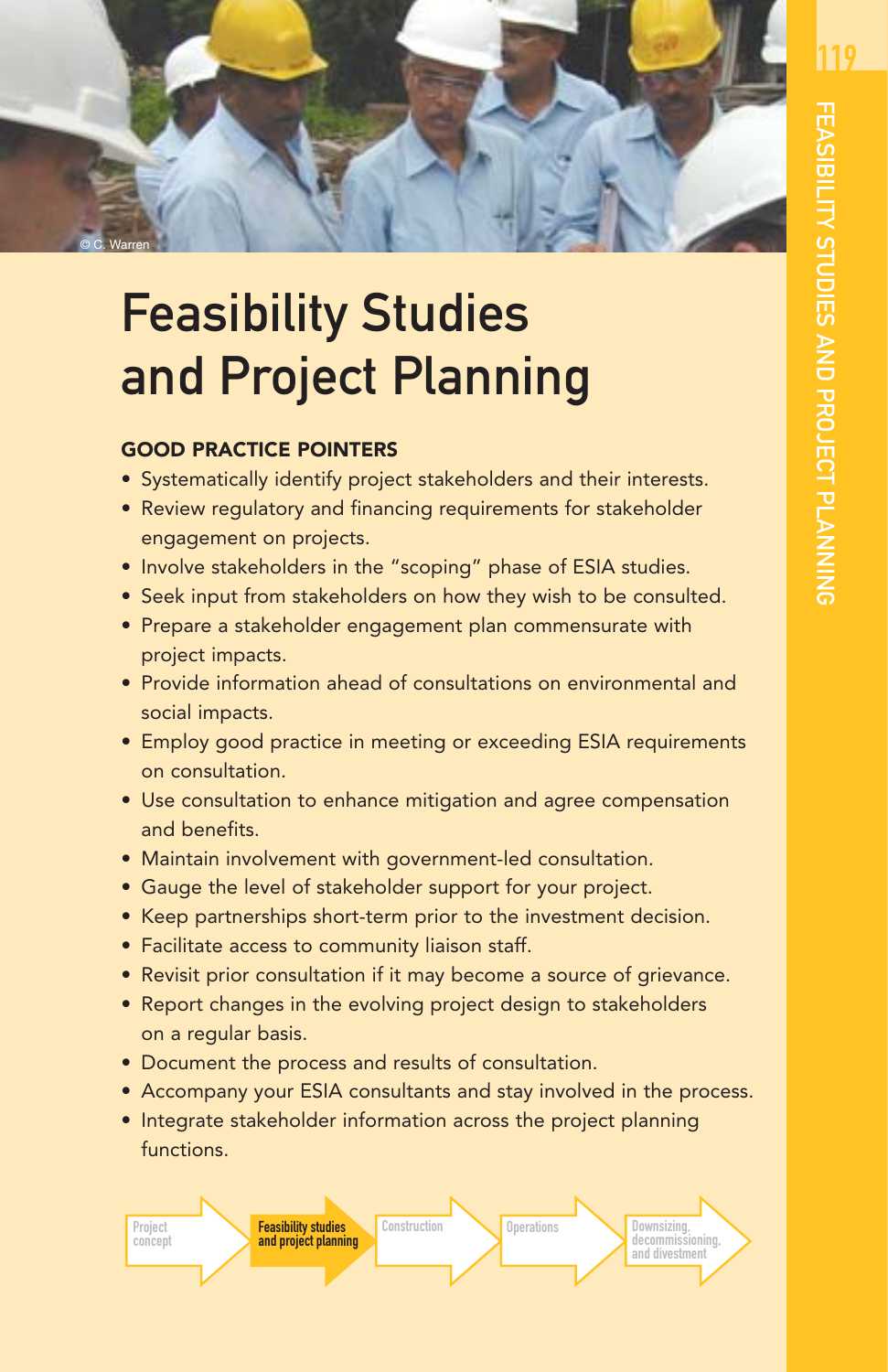The most intense period of planned stakeholder engagement will likely take place during the project feasibility studies and ESIA process, which will help determine whether or not to proceed with a new project or expansion. At this stage, studies may be undertaken to establish a project's technical and financial feasibility and the commercial risks it faces, and to develop early engineering or operational designs. Most information about stakeholder concerns and aspirations at the feasibility stage is likely to derive from targeted consultations, directly related to the ESIA studies.

The essential elements of stakeholder engagement at the time of project feasibility are:

- Forward planning the engagement as one would any complex activity, with a schedule and sufficient staff with the right capabilities
- Focusing principal efforts on those stakeholders most affected by the project, whether because of proximity or vulnerability to change
- Demonstrating that people's opinions and ideas are receiving serious consideration, whether by "designing-out" identified risks, "designing-in" additional local economic or social benefits, or incorporating the views of stakeholders in testing the feasibility of various design and risk management options

For large-scale projects, and those with diverse and significant social and environmental impacts, part of this design and feasibility work is likely to involve engaging project stakeholders in environmental and social impact assessment (ESIA) studies. Companies with smaller-scale projects (such as expansion of an existing office block) may find that they are exempt from a regulatory requirement for an ESIA. Instead, it may be sufficient to simply follow national legal standards for design, construction, and environmental quality. However, where potential social and environmental risks and issues arise during the design of the project, these should be considered an integral part of project feasibility, and affected stakeholders should be involved in identifying means to avoid or mitigate these impacts to acceptable levels.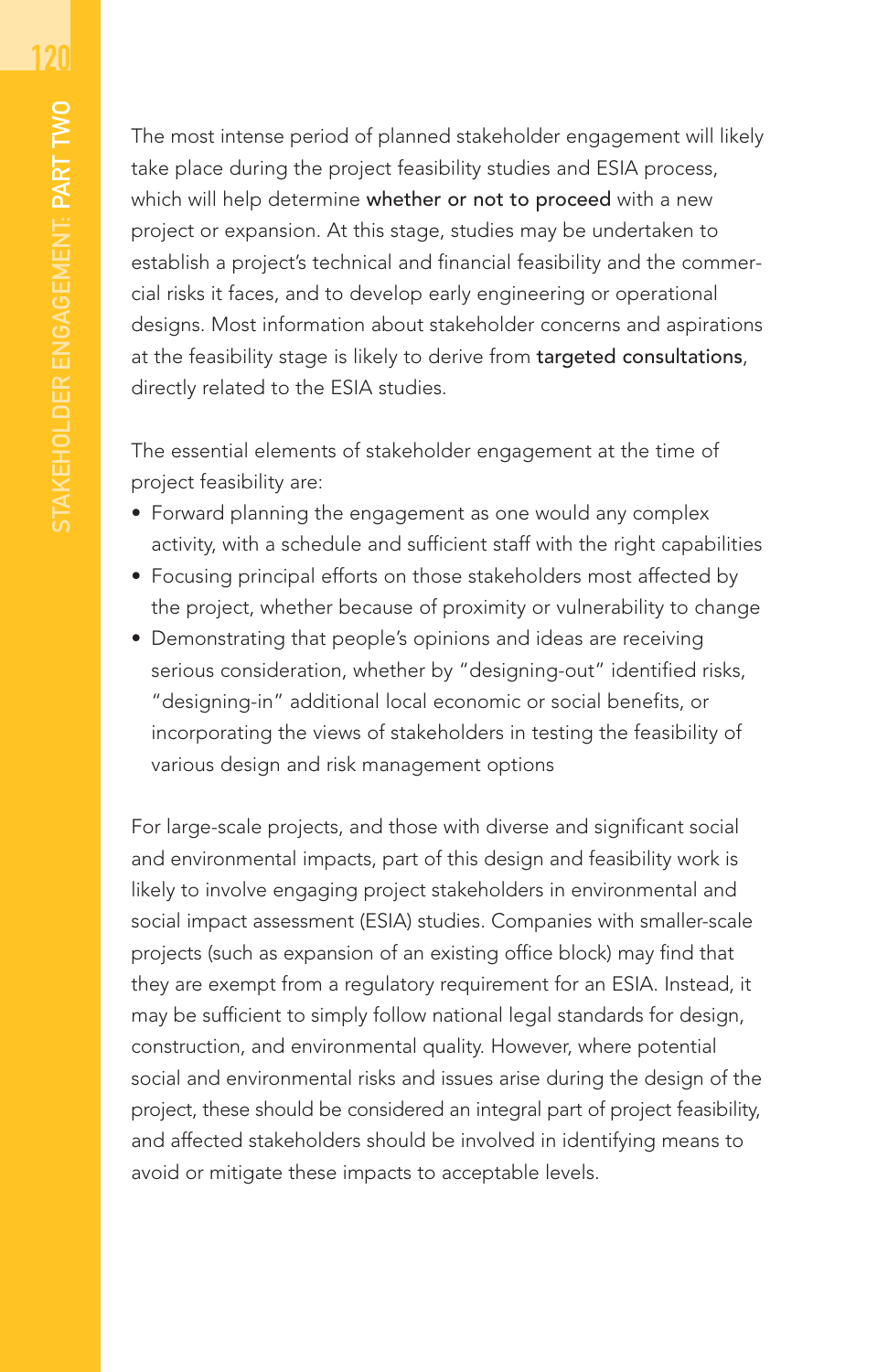The timing of formal ESIA studies may not always be concurrent with that of other project feasibility studies, such as financial analysis, cost engineering, quantity surveying, and project risk analysis. As such, assessment of environmental and social impacts and the input of project stakeholders into this process should be fed into the larger feasibility equation, adding value to the project either in terms of cost efficiencies, the quality of design, risk management, or reputation.

| <b>ACTION</b>                                                                                              | <b>FURTHER GUIDANCE</b>                                                                                                                                                                                                                                                                                                                                                                                                                                                                                                                                                                                    |
|------------------------------------------------------------------------------------------------------------|------------------------------------------------------------------------------------------------------------------------------------------------------------------------------------------------------------------------------------------------------------------------------------------------------------------------------------------------------------------------------------------------------------------------------------------------------------------------------------------------------------------------------------------------------------------------------------------------------------|
| Systematically<br>identify project<br>stakeholders and<br>their interests.                                 | As the design of the project progresses from its original<br>concept toward a defined design, it is important to engage<br>with stakeholders on a more systematic basis, either to inform<br>formal ESIA studies or to provide information to input into<br>other project feasibility studies and risk analysis.                                                                                                                                                                                                                                                                                           |
| <b>Review regulatory</b><br>and financing<br>requirements for<br>stakeholder<br>engagement<br>on projects. | Companies may have their own policies or shareholder<br>policies on transparency, consultation, and sharing of infor-<br>mation. These should be checked against requirements by<br>regulatory bodies and lenders, to make sure engagement<br>activities will be carried out in a way that meets all the various<br>obligations.                                                                                                                                                                                                                                                                           |
| Involve<br>stakeholders in<br>the "scoping"<br>phase of ESIA<br>studies.                                   | For projects required to undertake formal ESIA studies, the<br>systematic identification of which impacts and risks are to be<br>assessed in the study can be greatly facilitated by involving<br>project stakeholders (on a selective basis) in an initial process<br>of "scoping." Scoping involves gathering primary information<br>with an emphasis on listening to issues of greatest concern to<br>stakeholders. Consultation during scoping is good practice<br>and should be used to supplement research and assessments<br>based on professional judgment and the review of secondary<br>sources. |
| Seek input from<br>stakeholders on<br>how they wish to<br>be consulted.                                    | If in doubt, ask different stakeholder groups how they would<br>like to be consulted, including what type of information they<br>would like to receive in what formats, as well as what timings,<br>frequencies, and venues are most likely to meet their needs.                                                                                                                                                                                                                                                                                                                                           |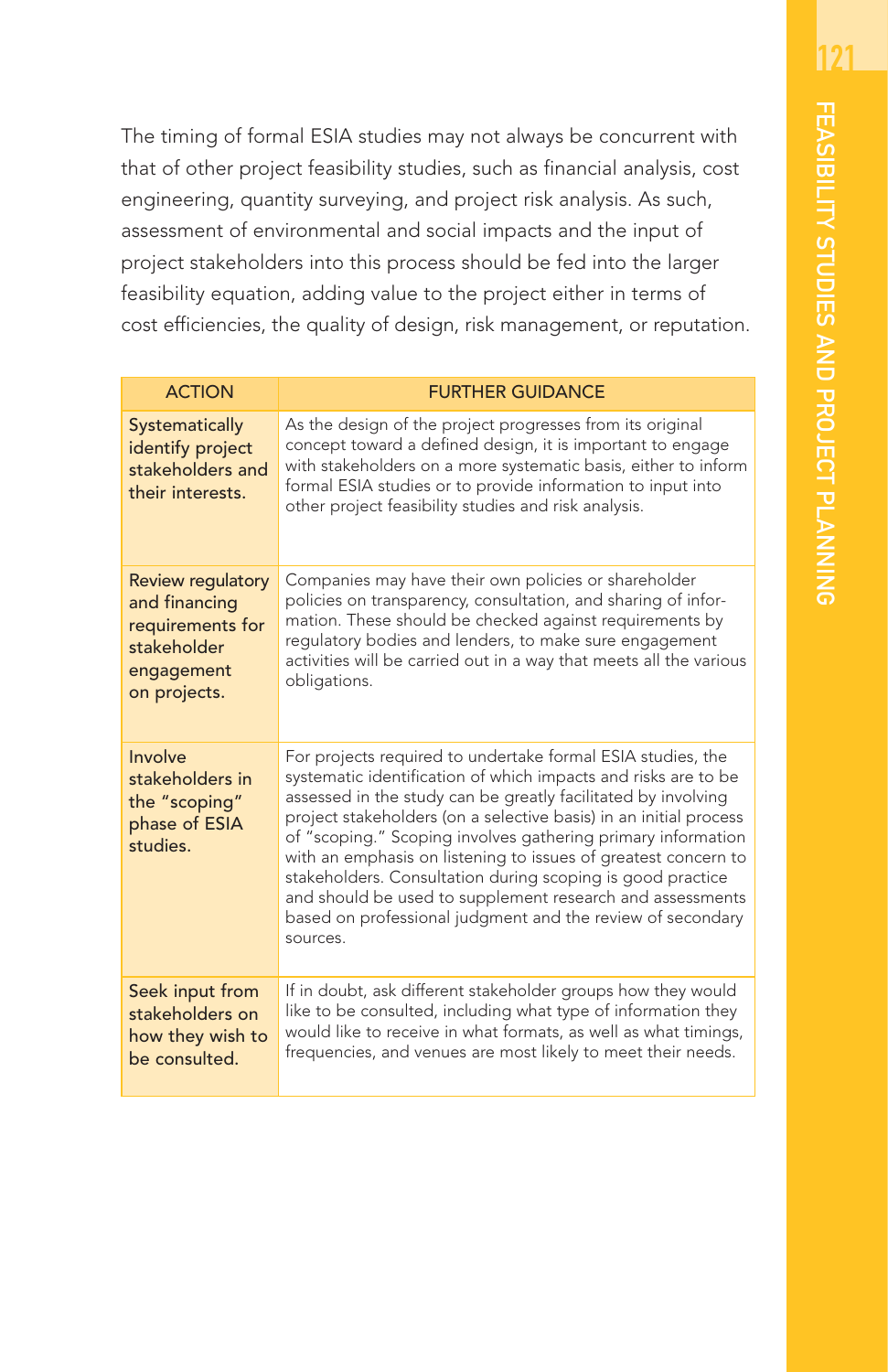| <b>ACTION</b>                                                                                    | <b>FURTHER GUIDANCE</b>                                                                                                                                                                                                                                                                                                                                                                                                                                                                                                                                                                                                                                                                                                                                                                                                                                                                                                                                                                                                                                                                                                                                                                                                                                                                                                                                                                                                                                                                                           |
|--------------------------------------------------------------------------------------------------|-------------------------------------------------------------------------------------------------------------------------------------------------------------------------------------------------------------------------------------------------------------------------------------------------------------------------------------------------------------------------------------------------------------------------------------------------------------------------------------------------------------------------------------------------------------------------------------------------------------------------------------------------------------------------------------------------------------------------------------------------------------------------------------------------------------------------------------------------------------------------------------------------------------------------------------------------------------------------------------------------------------------------------------------------------------------------------------------------------------------------------------------------------------------------------------------------------------------------------------------------------------------------------------------------------------------------------------------------------------------------------------------------------------------------------------------------------------------------------------------------------------------|
| Prepare a<br>stakeholder<br>engagement<br>plan commensu-<br>rate with project<br>impacts.        | This plan should guide stakeholder consultations and communi-<br>cations during the period of the main ESIA studies and other<br>aspects of the project analysis and design. It should also be<br>updated toward the end of the ESIA studies to provide a road-<br>map for engagement in monitoring the effectiveness of impact<br>mitigation measures. For projects with less potential for signifi-<br>cant impacts, formal plans may be less necessary. (See Appendix<br>3 for sample contents of a stakeholder engagement plan)                                                                                                                                                                                                                                                                                                                                                                                                                                                                                                                                                                                                                                                                                                                                                                                                                                                                                                                                                                               |
| Provide informa-<br>tion ahead of<br>consultations on<br>environmental<br>and social<br>impacts. | Before consulting with stakeholders on the environmental or<br>social impacts of the project, prepare information about the proj-<br>ect that is readily understood by those to be consulted. Include:<br>• An overall description of the project and its main objectives,<br>including its location and the timetable of the main events:<br>construction phase, peak operational activity, decommissioning<br>• A more detailed description of the project as it relates to topics<br>for consultation or wider stakeholder engagement<br>• An outline of the environmental and social impacts to be<br>assessed during the consultation, and any provisional conclu-<br>sions or predictions already reached<br>• Any existing proposals for mitigation measures                                                                                                                                                                                                                                                                                                                                                                                                                                                                                                                                                                                                                                                                                                                                               |
| Employ good<br>practice in<br>meeting or<br>exceeding ESIA<br>requirements<br>on consultation    | Different jurisdictions have different legal requirements for the<br>level of stakeholder disclosure and consultation that should form<br>part of the ESIA studies. At a minimum, regulations<br>usually require the following engagement with stakeholders:<br>· documentation of consultation within the ESIA report<br>· disclosure of the draft ESIA report and management plan (or<br>that portion of the management plan relevant to stakeholders)<br>within a set time period<br>· notification of affected stakeholders of those risks or impacts<br>that might adversely affect them<br>• a response by the project sponsor to comments from con-<br>cerned stakeholders<br>preparation and dissemination of an Executive Summary of<br>the ESIA report<br>Beyond the minimum legal requirements for engagement, there<br>are other good practice actions relating to consultation during the<br>formal ESIA process that companies might choose to undertake<br>(see Table 1). These measures help to ensure that stakeholders are<br>genuinely integrated into the ESIA studies and are able to influ-<br>ence the project design. Good practice actions might include:<br>· disclosure of meaningful project information before consulta-<br>tions begin<br>• consultation to inform the scope of impacts for inclusion in the<br>Terms of Reference of ESIA studies<br>· working with stakeholders to identify and analyze baseline data<br>• reviewing and amending proposed mitigation and benefit |
|                                                                                                  | measures prior to disclosure of the draft ESIA report<br>· disclosure of, and consultation on, the draft text of the final<br>ESIA report, including the environmental and social manage-<br>ment or action plan<br>• ongoing consultation to monitor impacts and risks and the effec-<br>tiveness of avoidance, mitigation and compensation measures                                                                                                                                                                                                                                                                                                                                                                                                                                                                                                                                                                                                                                                                                                                                                                                                                                                                                                                                                                                                                                                                                                                                                             |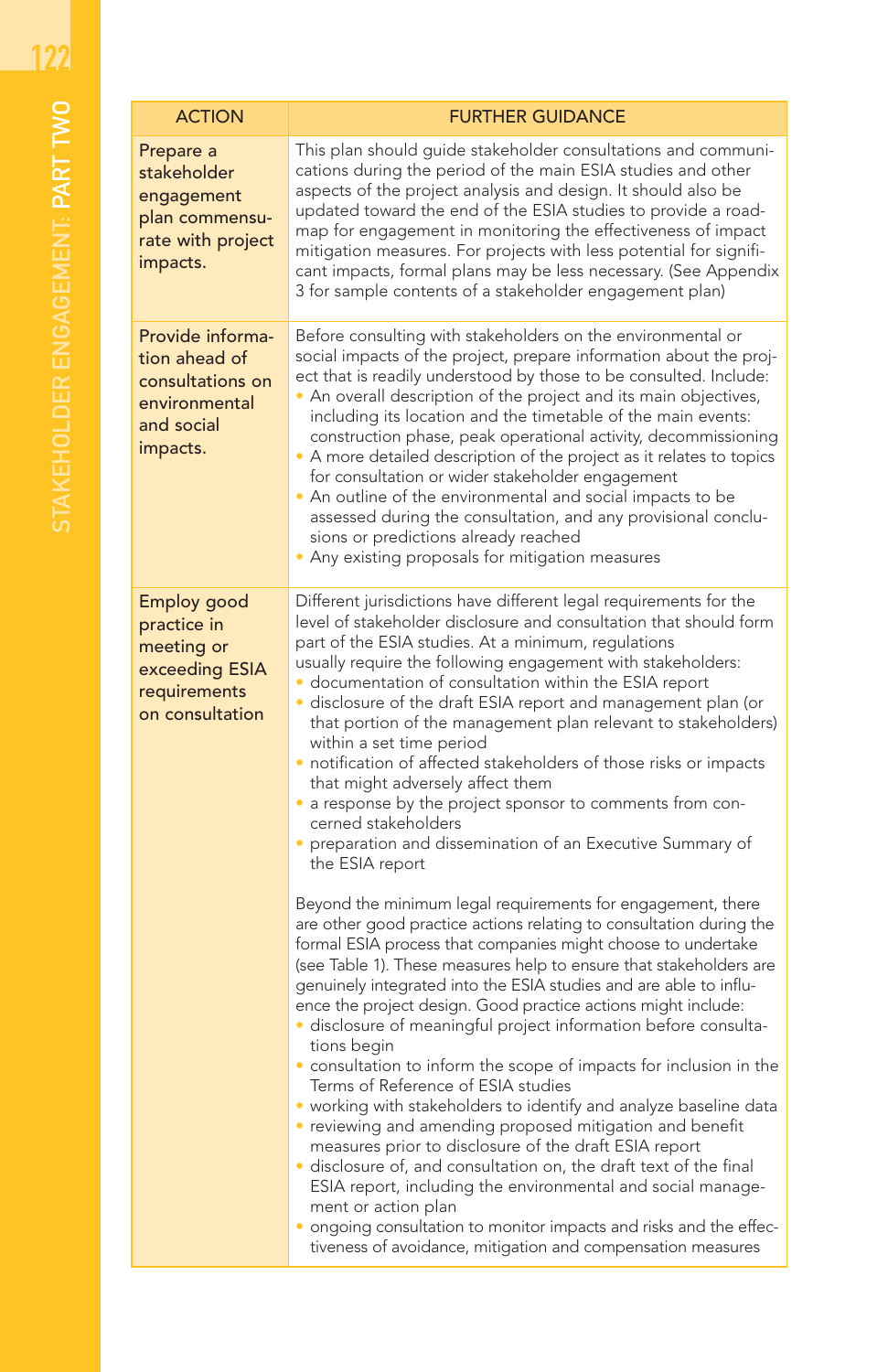| ÷ |   | 23 |
|---|---|----|
|   |   |    |
|   | 1 |    |
|   |   |    |
|   |   |    |
|   |   |    |
| l |   |    |
|   |   |    |
|   |   |    |
|   |   |    |
|   |   |    |
|   |   |    |
|   |   |    |
|   |   |    |
|   |   |    |
|   |   |    |
|   |   |    |
|   |   |    |
|   |   |    |
|   |   |    |

| <b>ACTION</b>                                                                                | <b>FURTHER GUIDANCE</b>                                                                                                                                                                                                                                                                                                                                                                                                                                                                                                                                                                                                                                                                                                                                                                                                                                                                                                                                                                                                                                                                                                                                                                                                                                                                                                                                                                                       |  |
|----------------------------------------------------------------------------------------------|---------------------------------------------------------------------------------------------------------------------------------------------------------------------------------------------------------------------------------------------------------------------------------------------------------------------------------------------------------------------------------------------------------------------------------------------------------------------------------------------------------------------------------------------------------------------------------------------------------------------------------------------------------------------------------------------------------------------------------------------------------------------------------------------------------------------------------------------------------------------------------------------------------------------------------------------------------------------------------------------------------------------------------------------------------------------------------------------------------------------------------------------------------------------------------------------------------------------------------------------------------------------------------------------------------------------------------------------------------------------------------------------------------------|--|
| Use consultation<br>to enhance miti-<br>gation and agree<br>on compensation<br>and benefits. | Use consultation to broaden and discuss the range of options<br>available to eliminate, offset or reduce potential adverse<br>environmental and social impacts. The local knowledge of<br>directly affected stakeholders and the innovations and wider<br>experiences of many non-governmental organizations and<br>the scientific community may help make mitigation measures<br>more effective. Consultation is also an essential tool for com-<br>ing to agreement with project-affected stakeholders on what<br>compensation measures they will find acceptable, as well as<br>in designing benefits programs that are targeted and cultur-<br>ally appropriate.                                                                                                                                                                                                                                                                                                                                                                                                                                                                                                                                                                                                                                                                                                                                          |  |
| <b>Maintain</b><br>involvement with<br>government-led<br>consultation.                       | It is important to be aware of the requirements for government-<br>led consultations, as they may impact your company's future<br>stakeholder relations. Inadequate government-led consultations<br>can give rise to grievances, raise expectations, or create mis-<br>perceptions about a project, and failure by the government to<br>meet obligations may jeopardize the viability of your project.<br>(See page 23 for more on government-led consultations.)                                                                                                                                                                                                                                                                                                                                                                                                                                                                                                                                                                                                                                                                                                                                                                                                                                                                                                                                             |  |
| Gauge the level<br>of stakeholder<br>support for your<br>project.                            | There may be situations where, despite the best efforts on<br>the part of a company to reduce negative impacts and<br>demonstrate net benefits to local stakeholders, the project<br>remains controversial and not all stakeholder groups are sup-<br>portive. A key question you may need to ask in the early<br>planning stages is whether there is sufficient support from<br>local stakeholders to proceed. The answers to the following<br>questions may help you make the decision:<br>• Is there satisfaction with the manner and extent to which<br>stakeholders have been informed and consulted to date?<br>• Are there any unresolved stakeholder concerns that consti-<br>tute a commercial or reputational risk to the project?<br>· Is there any material objection to the project from stake-<br>holders that government authorities or lending institutions<br>might take into consideration when approving the project<br>on environmental, social, or economic development<br>grounds?<br>· If objections exist, are they resolvable or irreconcilable? Are<br>they aimed at the project concept itself (rather than one or<br>more of the participating companies or financing institu-<br>tions)?<br>• If dissatisfaction exists, how widespread is it? Is opposition<br>local or coming from outside the project area? Does the<br>majority of the local population support the project? |  |
| Keep partner-<br>ships short-term<br>prior to the<br>investment<br>decision.                 | Some caution is needed when entering local strategic part-<br>nerships before the project has received its final regulatory or<br>financial approvals. If there is a possibility that these<br>approvals will not be granted or will be substantially delayed,<br>it is important for the sake of future stakeholder relationships<br>- both with the project partners and the partnership benefici-<br>aries - that objectives remain short-term. A successful short-<br>term partnership project can build excellent stakeholder<br>relationships and prepare the ground for a more elaborate<br>partnership program once the project has been approved.                                                                                                                                                                                                                                                                                                                                                                                                                                                                                                                                                                                                                                                                                                                                                    |  |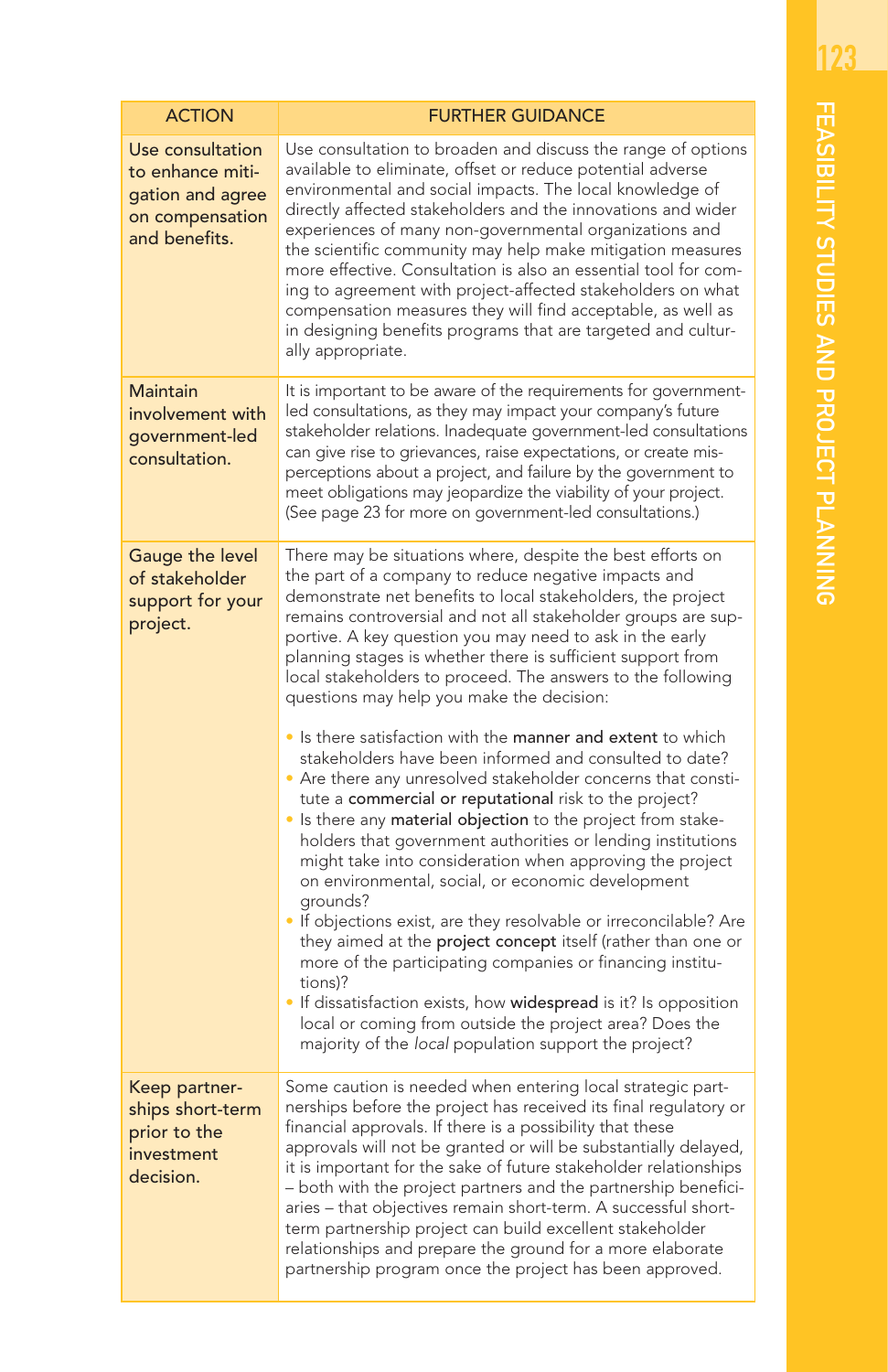| <b>ACTION</b>                                                                                 | <b>FURTHER GUIDANCE</b>                                                                                                                                                                                                                                                                                                                                                                                                                                                                                                                                                                                                                                                                                                      |
|-----------------------------------------------------------------------------------------------|------------------------------------------------------------------------------------------------------------------------------------------------------------------------------------------------------------------------------------------------------------------------------------------------------------------------------------------------------------------------------------------------------------------------------------------------------------------------------------------------------------------------------------------------------------------------------------------------------------------------------------------------------------------------------------------------------------------------------|
| <b>Facilitate access</b><br>to community<br>liaison staff.                                    | For smaller projects that might have limited engagement<br>with stakeholders or larger-scale efforts where it is impossible<br>to consult with everybody, it is important that stakeholders<br>know who within the company they should approach if they<br>have continuing questions or concerns, how and where they<br>are to make contact, and what type of response they might<br>expect to receive.                                                                                                                                                                                                                                                                                                                      |
| <b>Revisit prior</b><br>consultation if<br>it may become<br>a source of<br>grievance.         | Pay particular attention to those stakeholders who were con-<br>sulted by third parties prior to, or without, the involvement of<br>the project company. Examples might include consultation<br>over compensation for land acquisition carried out by gov-<br>ernment authorities, or previous consultation carried out by<br>the owners of project-associated facilities, such as power<br>generation, water supply, or road construction. If there is evi-<br>dence of lingering grievances, it may be necessary to work<br>with the third party to address outstanding concerns, within<br>legal bounds and with consideration to the effects on exist-<br>ing relationships with the third party and other stakeholders. |
| Report changes<br>in the evolving<br>project design to<br>stakeholders on<br>a regular basis. | As the various feasibility and environmental and social impact<br>studies progress, and the project design is modified, update<br>the information disseminated to stakeholders on a regular<br>basis, for example, through regular newsletters disseminated<br>to individual households, or via stakeholder representatives.                                                                                                                                                                                                                                                                                                                                                                                                 |
| Document the<br>process and<br>results of<br>consultation.                                    | Keeping track of the "who, what, when, and where" of consul-<br>tation is key to effective implementation of the process. Any<br>commitments made to stakeholders should also be recorded.<br>Careful documentation can help to demonstrate to stake-<br>holders that their views have been incorporated into project<br>strategies, and is a useful resource for reporting back to<br>stakeholders on how their concerns have been addressed.<br>(See Appendix 4 for an example of a Stakeholder Log).                                                                                                                                                                                                                      |
| Accompany<br>your ESIA<br>consultants and<br>stay involved in<br>the process.                 | To the extent possible, project staff members should accom-<br>pany consultants when they are interacting with stakeholders<br>during the ESIA process. This helps to build long-term rela-<br>tionships between the project staff and project stakeholders,<br>reduce third-party risks where consultants are engaging on<br>their own, and ensure that project staff develop first-hand<br>knowledge of the issues as well as ownership of mitigation<br>measures recommended in the consultants' reports.                                                                                                                                                                                                                 |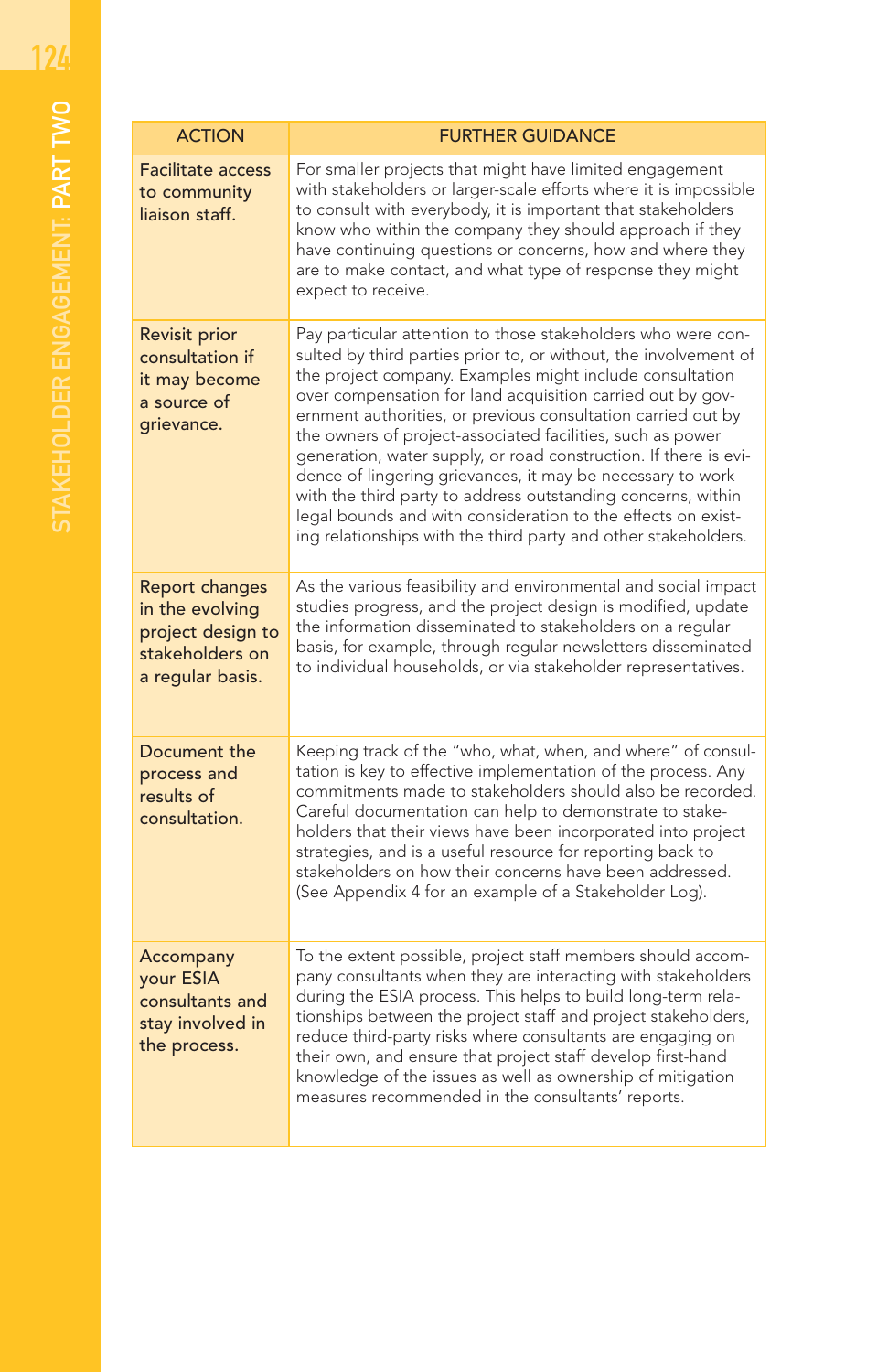Integrate stakeholder information across the project planning functions.

#### ACTION **FURTHER GUIDANCE**

A big part of managing stakeholder engagement is making sure that the information gathered during consultations is fed through to the other aspects of project planning, including risk assessment, design and engineering, health and safety planning, external communications, and financial and workforce planning. It is good practice for ESIA study teams, including those leading stakeholder engagement activities, to meet project engineers on a regular basis during project planning. In this way, suggestions for impact mitigation or design changes can be evaluated and either incorporated or rejected with a clear rationale communicated back to the relevant stakeholders. Likewise, stakeholder concerns that pose commercial or reputational risks need to be communicated to those undertaking risk assessments and prioritized against the more mainstream political, regulatory, and commercial areas of risk.

#### BOX 11: EXAMPLES OF REGULATORY AND LENDER REQUIREMENTS FOR STAKEHOLDER ENGAGEMENT

#### Trinidad and Tobago: Environmental Management Act

Article 5(2) The applicant shall, where appropriate, conduct consultations with relevant agencies, non-governmental organisations and other members of the public on the draft TOR [Terms of Reference] and may, within 28 days after notification under sub rule(1)(c), submit written representations to the Authority requesting that the draft TOR be modified and setting out:

- (a) the manner in which he proposes that the TOR should be modified
- (b)a reasoned justification for the proposed modifications
- (c) a report of the consultations with relevant agencies, non-governmental organisations and other members of the public on the draft TOR

Article 8(1) The Authority shall establish a National Register of Certificates of Environmental Clearance … 9(1) The Register shall be open to examination by members of the public at such place or places and during such times as the Authority may notify from time to time in the Gazette and in one or more daily newspaper of general circulation. … (2) An extract from the Register shall be supplied at the request of any person on payment of the prescribed fee.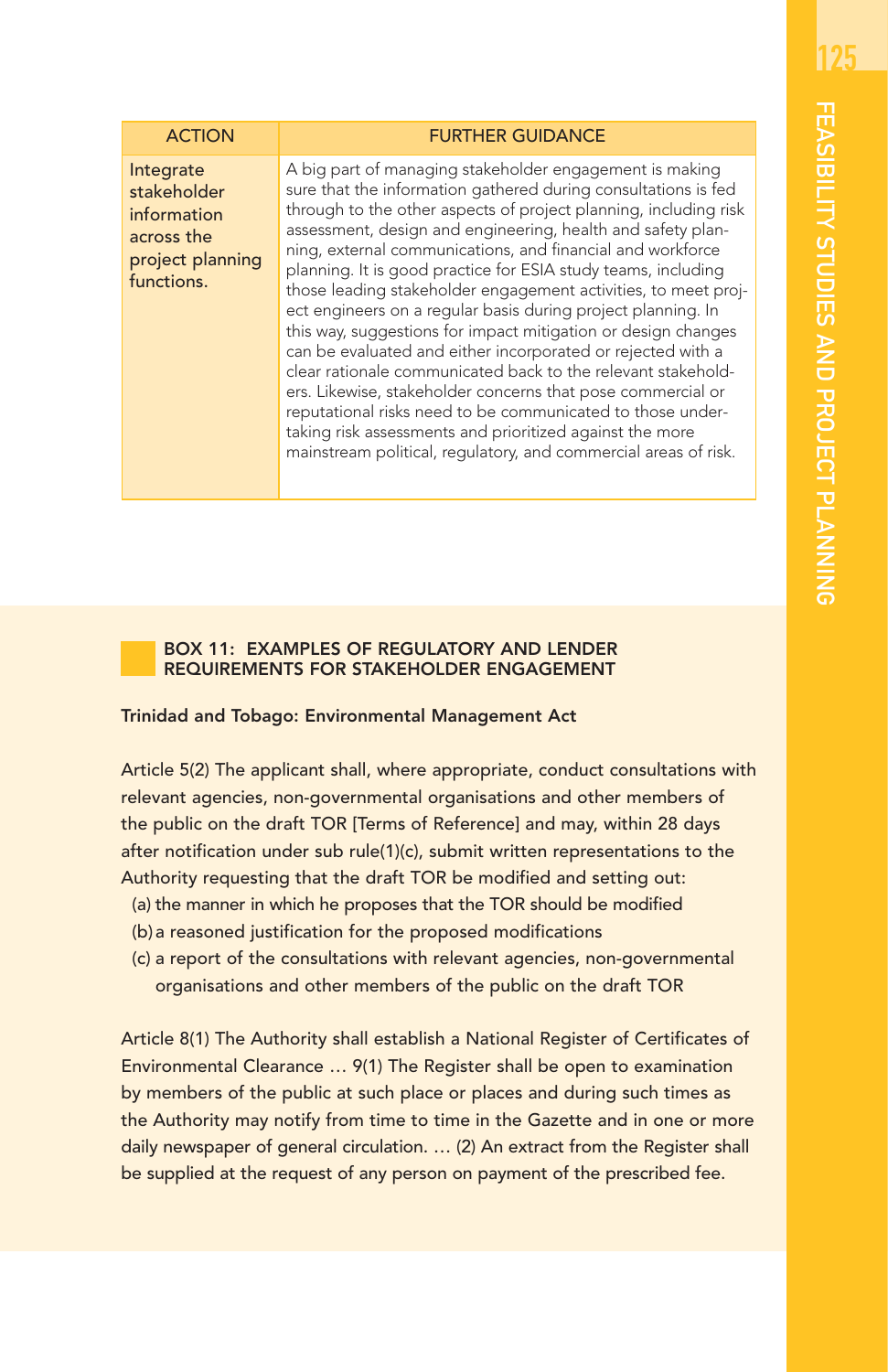#### BOX 11: EXAMPLES OF REGULATORY AND LENDER REQUIREMENTS FOR STAKEHOLDER ENGAGEMENT continued

#### Equator Principles (Requirements for participating banks)

Principle 5: Consultation and Disclosure — For all Category A and, as appropriate, Category B projects located in non-OECD countries, and those located in OECD countries not designated as High-Income, as defined by the World Bank Development Indicators Database, the government, borrower or third-party expert has consulted with project affected communities in a structured and culturally appropriate manner.<sup>4</sup> For projects with significant adverse impacts on affected communities, the process will ensure their free, prior, and informed consultation and facilitate their informed participation as a means to establish, to the satisfaction of the EPFI, whether a project has adequately incorporated affected communities' concerns.<sup>5</sup>

Principle 6: Grievance Mechanism — For all Category A and, as appropriate, Category B projects located in non-OECD countries, and those located in OECD countries not designated as High-Income, as defined by the World Bank Development Indicators Database, to ensure that consultation, disclosure, and community engagement continues throughout construction and operation of the project, the borrower will, scaled to the risks and adverse impacts of the project, establish a grievance mechanism as part of the management system. This will allow the borrower to receive and facilitate resolution of concerns and grievances about the project's social and environmental performance raised by individuals or groups from among project-affected communities. The borrower will inform the affected communities about the mechanism in the course of its community engagement process and ensure that the mechanism addresses concerns promptly and transparently, in a culturally appropriate manner, and is readily accessible to all segments of the affected communities.

For further information, visit www.ifc.org and www.equator-principles.com

<sup>4.</sup> Affected communities are communities of the local population within the project's area of influence who are likely to be adversely affected by the project. Where such consultation needs to be undertaken in a structured manner, EPFIs may require the preparation of a Public Consultation and Disclosure Plan (PCDP). Consultation should be "free" (free of external manipulation, interference or coercion, and intimidation), "prior" (timely disclosure of information) and "informed" (relevant, understandable and accessible information), and apply to the entire project process and not to the early stages of the project alone. The borrower will tailor its consultation process to the language preferences of the affected communities, their decisionmaking processes, and the needs of disadvantaged or vulnerable groups.

<sup>5.</sup> Consultation with Indigenous Peoples must conform to specific and detailed requirements as found in Performance Standard 7. Furthermore, the special rights of Indigenous Peoples as recognized by host-country legislation will need to be addressed.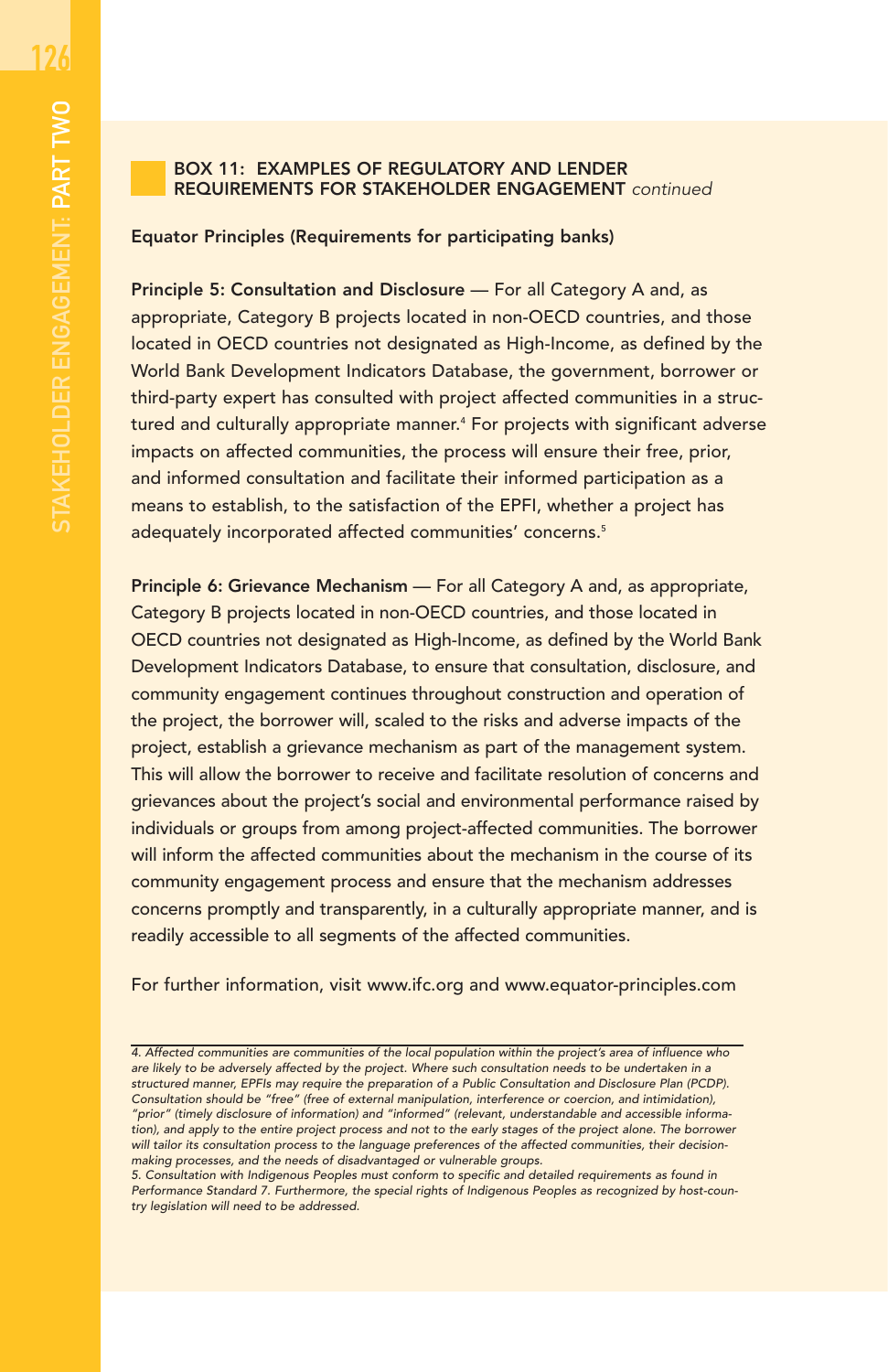# BAKU-TBLISI-CEYHAN PIPELINE: DISCLOSURE OF ESIA DOCUMENTS

he BTC pipeline project was precedent-setting in terms of the extent of local consultation carried out and the amount of information disclosed. The quantity of environmental and social information that was disclosed locally and in the IFC's InfoShop was vast (38 volumes). The documents were translated into local languages and made available at local libraries, regional centers, and offices of local government, NGOs and BTC in all three countries. These locations were announced through the national and local newspapers and through radio.

However, a lesson learned during this process was that the disclosure of excessively large volumes of information does not necessarily facilitate effective communication with, and use by, affected stakeholders. The quantity and presentation of relevant material for disclosure must receive special attention, particularly on large complex projects. Where possible there is a need to disclose more focused summary reports, which local people can readily digest and understand, rather than the voluminous suite of technical documents that have been prepared. (The latter can always be made available upon request.)

To help address this issue, BTC produced community pamphlets, non-technical summaries, posters, and case studies on specific issues, and held many village meetings on disclosure of information. In Turkey, for example, simplified presentations were made at the village level, as it was found that oral communication was a more effective means of conveying key ESIA findings.

Source: The BTC Pipeline Project: Lessons of Experience, (IFC) September 2006. Go to www.ifc.org/envirolessons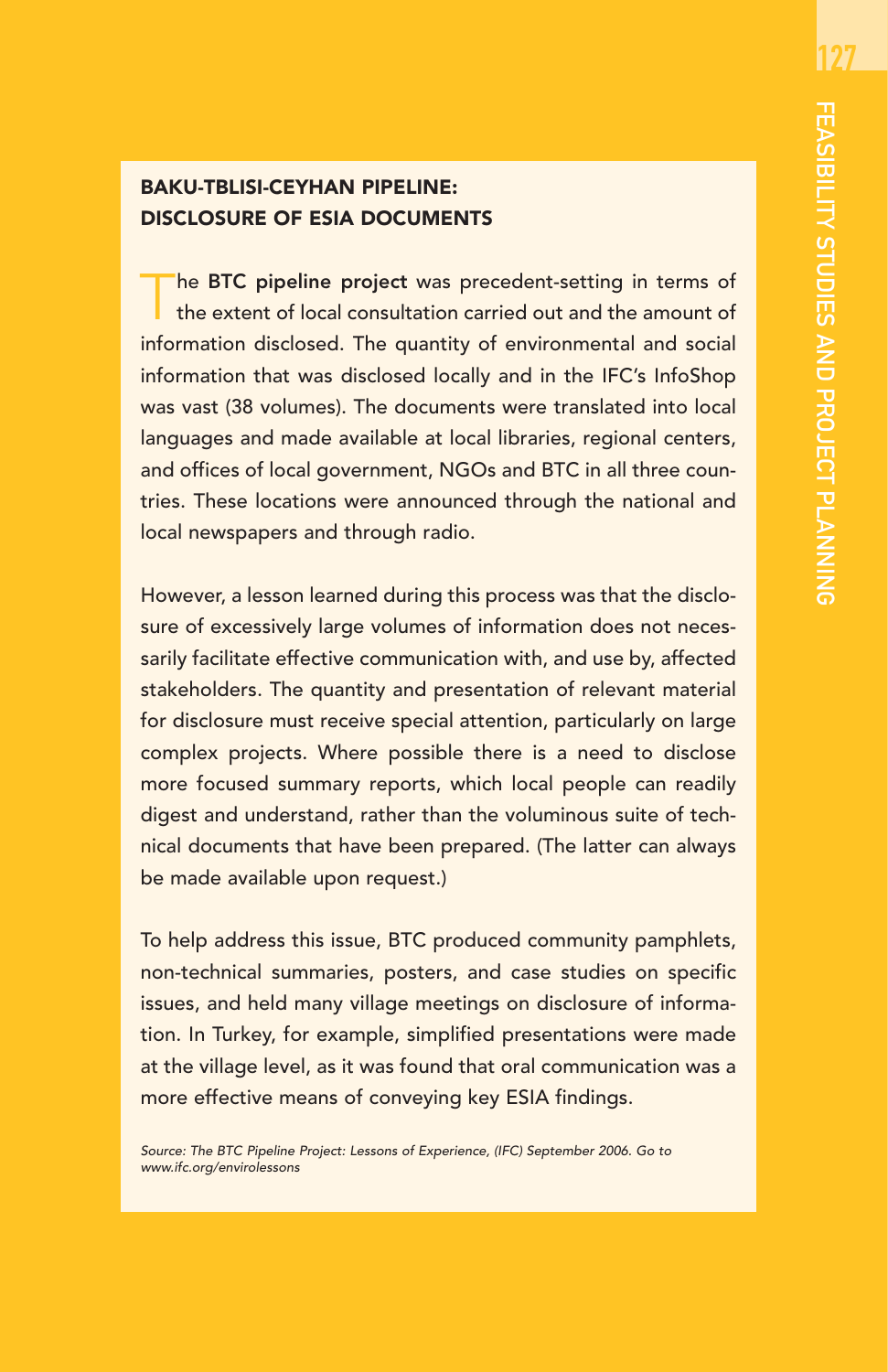#### TABLE 1: GOOD PRACTICES FOR MEETING REQUIREMENTS FOR ESIA DISCLOSURE AND CONSULTATION

| <b>THEME</b>                                                       | <b>GOOD PRACTICES</b>                                                                                                                                                                                                                                                                                                                                                                                                                                                                                                                                                                                                                                                                                                                                                                                                                                          |
|--------------------------------------------------------------------|----------------------------------------------------------------------------------------------------------------------------------------------------------------------------------------------------------------------------------------------------------------------------------------------------------------------------------------------------------------------------------------------------------------------------------------------------------------------------------------------------------------------------------------------------------------------------------------------------------------------------------------------------------------------------------------------------------------------------------------------------------------------------------------------------------------------------------------------------------------|
| Documentation<br>of consultation<br>within the ESIA<br>report      | Stakeholder consultation carried out during the course of the early<br>stages of the ESIA studies and on the draft ESIA report and man-<br>agement plan should be recorded in the final report. The report<br>should include:<br>• The location and dates of meetings, workshops, and discussions,<br>and a description of the project-affected parties and other<br>stakeholders consulted<br>• An overview of the issues raised as part of scoping<br>. How the project sponsor responded to the issues raised<br>. How these responses were conveyed back to those consulted<br>• Details of outstanding issues and any planned follow-up                                                                                                                                                                                                                   |
| Disclosure of the<br>draft ESIA report<br>and manage-<br>ment plan | Draft ESIA documents are usually required to be made publicly<br>available and open to comments. The documents should be<br>deposited in a range of publicly accessible places, taking into<br>consideration transportation costs, printing and translation costs,<br>the time allowed for viewing the documents, and the timing of<br>access (e.g. at weekends). Locations might include:<br>· Municipal and central government offices<br>• Public libraries<br>• Local community centers<br>• Local universities or academic research centers<br>• Company offices<br>• Offices of local NGOs and community-based organizations<br>Web links may be provided to relevant documents prepared by or<br>on the behalf of the project sponsor. Any revisions to or additions<br>to this information after initial disclosure should be made public as<br>above. |
| <b>Notification</b><br>of affected<br>stakeholders                 | Culturally appropriate advertisements (with consideration to lan-<br>quage, location, literacy levels, etc.) should be placed in local and<br>national newspapers and advertised via the broadcast media,<br>explaining when and where the ESIA documents may be reviewed,<br>and if public meetings on the draft findings are to be held. The<br>advertisements should also note the deadline for comments.<br>(Appendix 5 provides an example of the information that should<br>be included in a standard public notification document for ESIA<br>disclosure).                                                                                                                                                                                                                                                                                              |
| Response to<br>comments                                            | In order to respond appropriately to comments made on the draft<br>ESIA report, the project company should develop a mechanism for<br>receiving, documenting and addressing comments submitted.<br>Actions should include acknowledging receipt of comments, incor-<br>porating suggestions into the draft ESIA report where appropriate,<br>and/or providing an explanation of why comments are not able to<br>be adopted.                                                                                                                                                                                                                                                                                                                                                                                                                                    |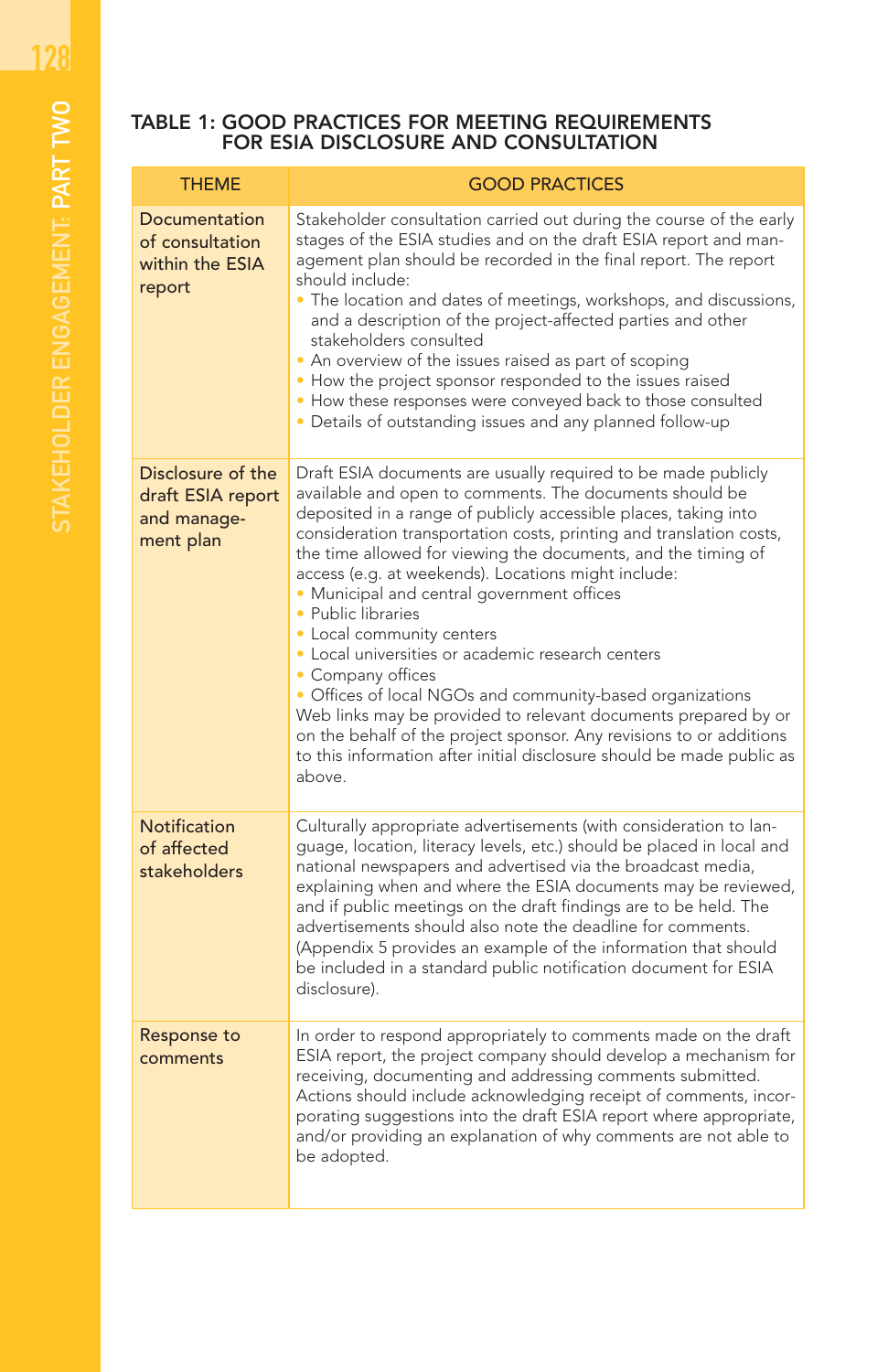#### TABLE 1: GOOD PRACTICES FOR MEETING REQUIREMENTS FOR ESIA DISCLOSURE AND CONSULTATION continued

| <b>THFMF</b><br><b>GOOD PRACTICES</b>                                                                                                                                                                                                                                                                                                                                                                                                                        |
|--------------------------------------------------------------------------------------------------------------------------------------------------------------------------------------------------------------------------------------------------------------------------------------------------------------------------------------------------------------------------------------------------------------------------------------------------------------|
| Produce an Executive Summary of the ESIA documents in a simple,<br>easily understandable format, with consideration to illustrations,<br>local languages and literacy levels. The summary should focus on<br>key impacts and mitigation measures and provide an outline of<br>future proposals for stakeholder consultation, such as ongoing site<br>visits, monitoring programs, and open-door policies.                                                    |
| Distributing the ESIA Executive Summary is the project company's<br>opportunity to communicate a clearly written explanation of<br>upcoming changes to be brought about by the proposed project<br>and the project's efforts to mitigate adverse risks and impacts, and<br>enhance project benefits. It is also an opportunity to demonstrate<br>that previous consultation exercises have been taken seriously and<br>incorporated into the project design. |
| The strategy for distributing the Executive Summary should be driv-<br>en by the need to inform those most vulnerable and disadvantaged<br>by the project, and by the need to build constructive relationships<br>with a wide range of stakeholders. One efficient strategy is to distrib-<br>ute the summary through stakeholder representatives and key<br>informants<br>Source: Overseas Development Institute                                            |
|                                                                                                                                                                                                                                                                                                                                                                                                                                                              |

# PHILIPPINES: CONSULTATION ON A DRAFT ESIA REPORT

Abuild-operate-transfer (BOT) contract was awarded by the Ministry of Transport in the Philippines for an extension to an existing urban light rail system. Upon release of the draft ESIA report and associated Environmental Action Plan, newspapers, television, and radio were invited to debate the impact avoidance and mitigation measures proposed. In addition, the proposals were summarized in a color brochure distributed to all businesses and residents within 100 meters of the proposed route. A mobile exhibition with a scale model of the project was built to accompany a program of consultation with the various business and residents' associations along the route. These activities generated a prioritized set of engineering mitigation measures and an agreed level of compensation for the effects of traffic and noise disturbance on local businesses.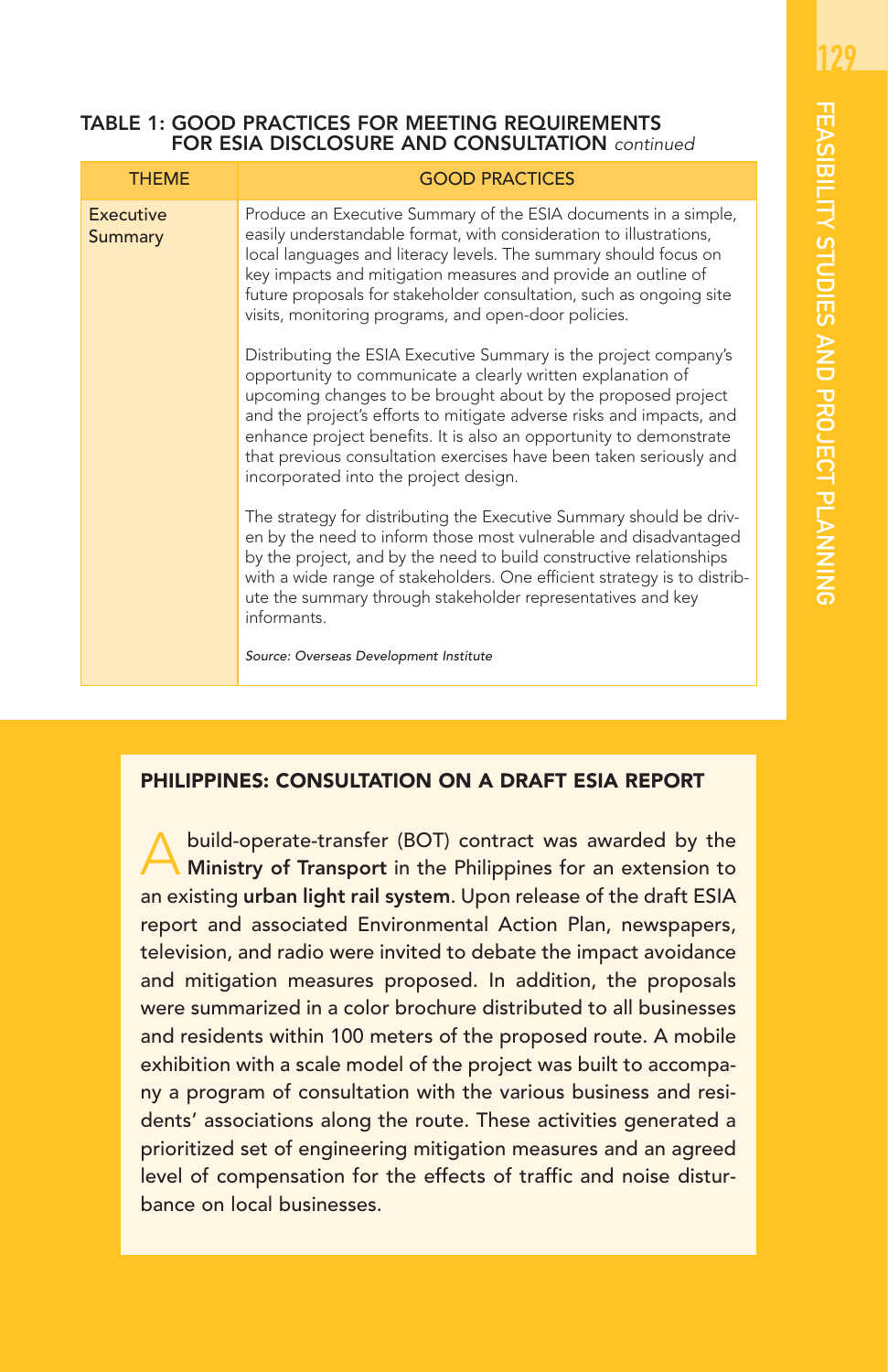#### BOX 12: IFC'S APPROACH TO DETERMINING WHETHER A PROJECT HAS "BROAD COMMUNITY SUPPORT"

In certain specific circumstances, "…through its own investigation, IFC assures itself that the client's community engagement is one that involves free, prior, and informed consultation and enables the informed participation of the affected communities, leading to broad community support for the project within the affected communities, before presenting the project for approval by IFC's Board of Directors. Broad community support is a collection of expressions by the affected communities, through individuals or their recognized representatives, in support of the project. There may be broad community support even if some individuals or groups object to the project." – IFC Policy on Social and Environmental Sustainability, Article 20

IFC's assessment of broad community support involves consideration and data analysis from two review streams, the process and the outcome:

- Stream 1: Whether the client has conducted free, prior, and informed consultation, and enabled the informed participation of affected communities. — Guidance Notes, Performance Standards on Social and Environmental Sustainability, Annex D
- Stream 2: What is the level of support and dissent related to the project among the affected communities for the project, divided into a "collection of expressions" and "context."

— IFC Environmental and Social Review Procedure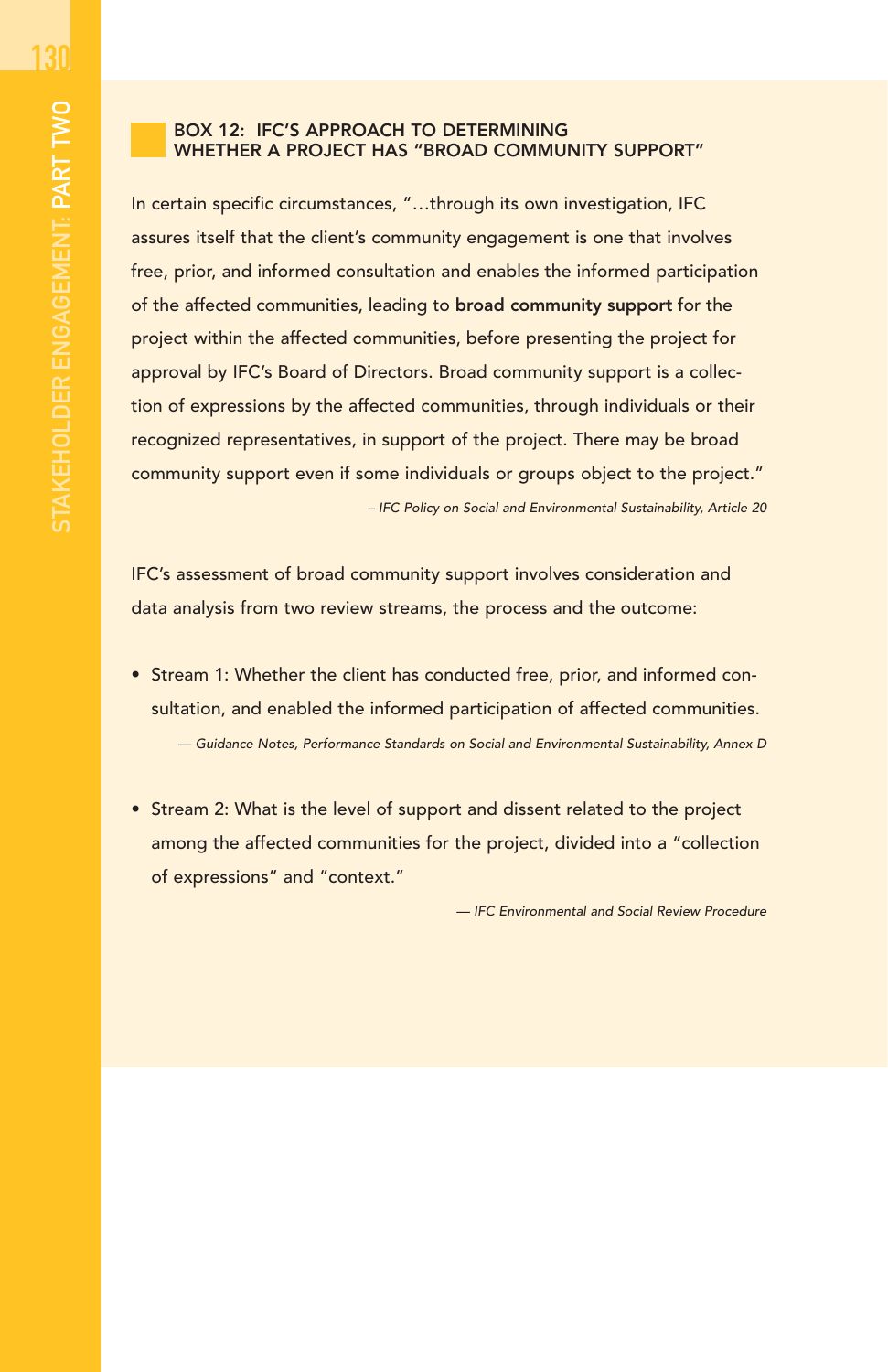# MINCA: SHORT-TERM STRATEGIC COMMUNITY DEVELOP-MENT PARTNERSHIP PRIOR TO PROJECT APPROVAL

n 2000, Minca, the project company for a proposed gold mining<br>project in Bolivar State, Venezuela, entered into good faith n 2000, Minca, the project company for a proposed gold mining negotiations with the local Las Claritas community, the local mayor's office, and an international health care NGO. These negotiations took place while the details of project financing and project design were still being agreed. The resulting partnership agreement, between the company, government health authority, community groups, and an NGO, leveraged more than \$2 million to construct and operate a community health center in the vicinity of the mine. The center was designed to provide access to essential health care for 12,000 people, including the families of potential mine workers. All parties contributed financial or in-kind resources to the construction, and all parties stood to benefit in terms of either health care quality and access, reputation, stakeholder relations, or risk.

The initial partnership was temporary in nature, intended to finance only design and construction of the health center. The low price of gold at the time meant that one of the principal equity holders in Minca chose not to continue with the project. Because the partnership had been designed from the outset to be temporary, the remaining parties were willing and able to re-negotiate a new agreement to operate the center for the long term, without participation of the original company. More importantly perhaps, the partnership, which involved 13 different community groups and the controversial mining sector, built new and constructive relationships.

"I believe the biggest indicator of success is that there are no conflicts. In other areas of the country, there are loads of conflicts with mining companies."

Alex Mansutti, UNEG

Source: Las Cristinas Gold Mining Project, Venezuela, Business Partnerships for Development, http://www.bpd-naturalresources.org/html/focus\_las.html#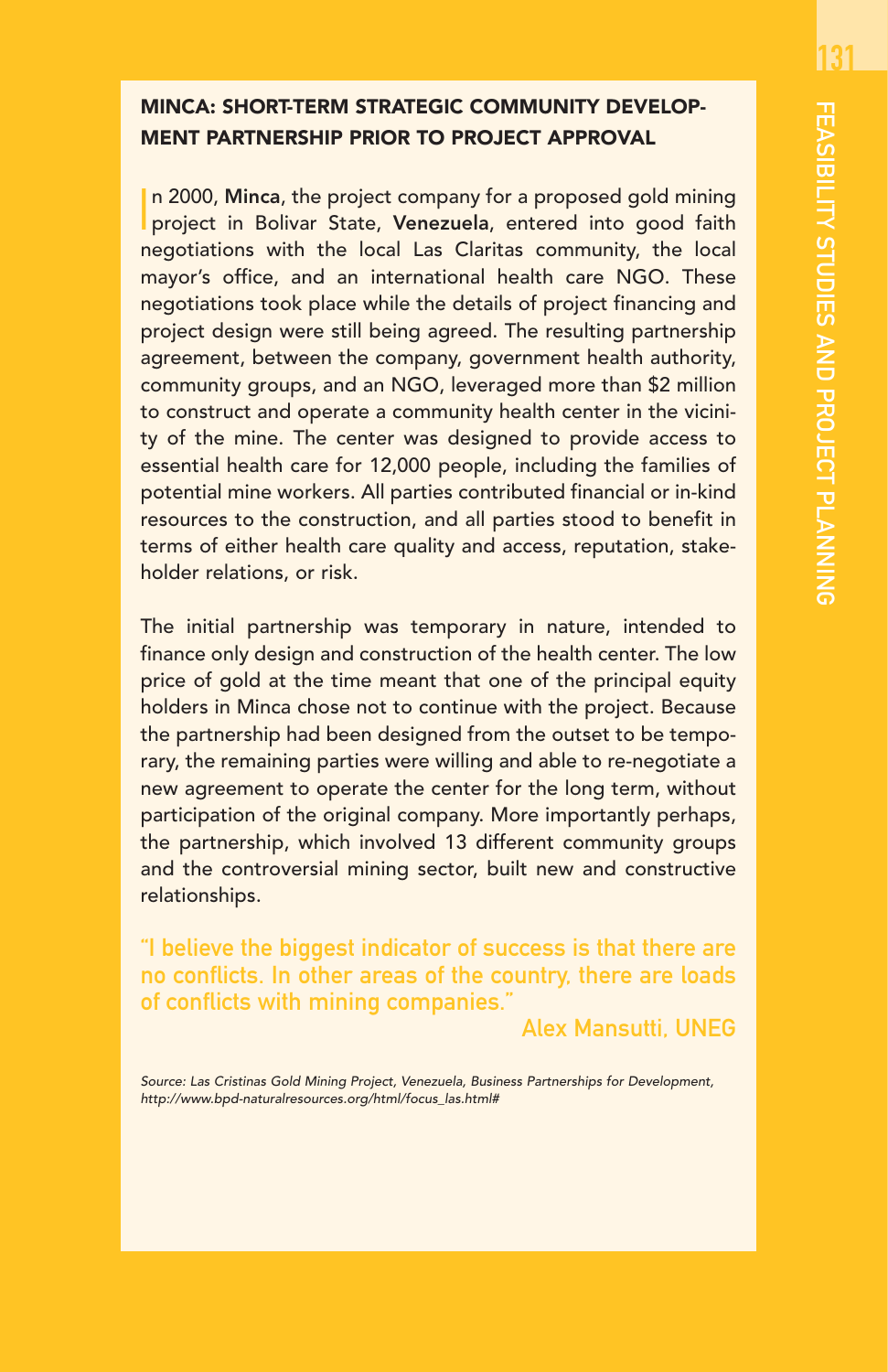# SASOL, MOZAMBIQUE: GOOD PRACTICES IN STAKEHOLDER ENGAGEMENT DURING THE ESIA PROCESS

## DISCLOSURE AND CONSULTATION

Sasol held public meetings in Mozambique during the three main stages of an offshore hydrocarbon exploration EIA process:

- 1. at the beginning of the scoping phase, to present the proposed EIA process and the project to the public, allowing stakeholders to table issues of concern
- 2. at the end of the scoping phase, to present and discuss the Draft Scoping Report
- 3. at the end of the EIA phase to present and discuss the Draft EIA Report

A total of 11 public meetings were held as part of the stakeholder consultation and engagement process. Given the range of stakeholders, all of these meetings were held in at least two languages (Portuguese and English) and in some cases in three languages (where the local language was spoken), using simultaneous translation. All the meetings were widely publicized through direct invitations to stakeholders (letters, faxes, emails, telephone) and through public announcements (radio and newspapers). Apart from information regarding the date and place of the public meetings, the invitations and announcements also included the locations where documents were available for public review and explained the process for submitting comments. Formal minutes were kept from each meeting, as a public record of the EIA process. Throughout all phases of the project, the reports for public consultation were made available in public access locations in all the districts of the project area and at the provincial level.